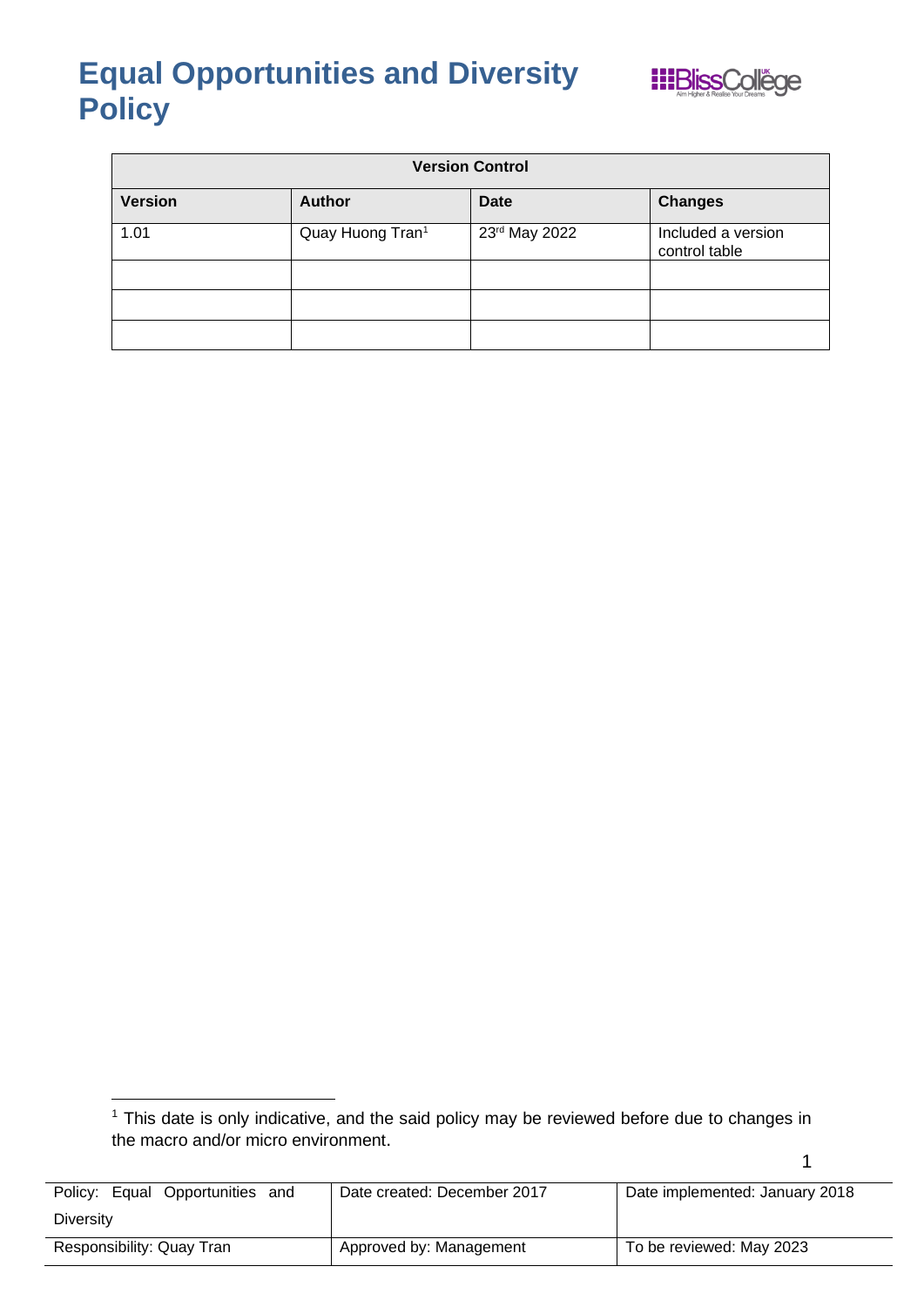

### **Table of Contents**

| 1              |      |  |
|----------------|------|--|
| $\overline{2}$ |      |  |
| 3              |      |  |
| 4              |      |  |
| 5              |      |  |
| 6              |      |  |
| 7              |      |  |
| 8              |      |  |
| 9              |      |  |
| 10             |      |  |
| 11             |      |  |
| 12             |      |  |
| 13             |      |  |
|                | 13.1 |  |

| Policy: Equal Opportunities and | Date created: December 2017 | Date implemented: January 2018 |
|---------------------------------|-----------------------------|--------------------------------|
| Diversity                       |                             |                                |
| Responsibility: Quay Tran       | Approved by: Management     | To be reviewed: May 2023       |

 $\overline{a}$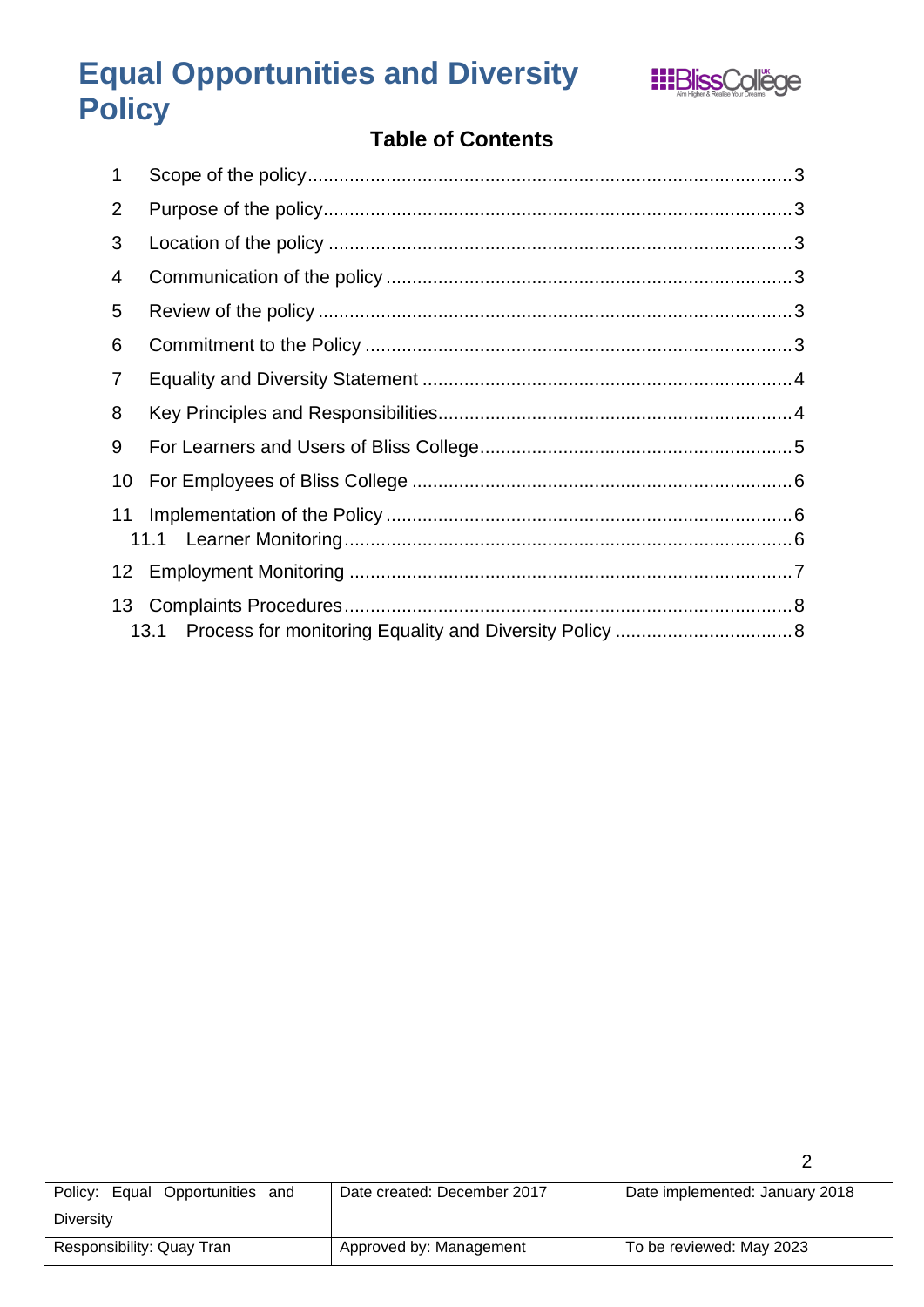

3

#### <span id="page-2-0"></span>**1 Scope of the policy**

This policy covers the principles of course management and administrative procedures offered at Bliss College, ensuring that the welfare and general interest of learners are prioritised.

#### <span id="page-2-1"></span>**2 Purpose of the policy**

The purpose of this policy is to set out Bliss College's commitments to ensuring we adhere to the diversity and equality legislation and principles in our responsibilities as a bona fide educational institution as well as partner of awarding bodies. Bliss College fully supports the principle of equal opportunities and oppose all unlawful or unfair discrimination on the grounds of ability, age, colour, culture, disability, domestic circumstances, employment status, gender, marital/civil partnership status, nationality, political orientation, racial origin, religious beliefs, sexual orientation, social background or any other grounds or status.

#### <span id="page-2-2"></span>**3 Location of the policy**

You can obtain of this policy by ringing our administration team on 02085144977.

#### <span id="page-2-3"></span>**4 Communication of the policy**

It is important that:

- personnel involved in the management, assessment and quality assurance of all programs on offer, are fully aware of the contents of the policy.
- management will assume the responsibility for communicating all updates to this policy to all stakeholders affected by it.

#### <span id="page-2-4"></span>**5 Review of the policy**

This policy is a live document and will evolve over time. Although the review dates are scheduled above, this may change due to feedback from stakeholders, external agencies and regulatory authorities. The review of the policy will ensure that procedures continue to be consistent with the regulatory criteria and are applied properly and fairly in arriving at judgments in promoting a fair and inclusive learning and teaching environment for all.

#### <span id="page-2-5"></span>**6 Commitment to the Policy**

Bliss College's management and staff are collectively committed to ensuring that equality of opportunity and diversity is promoted for all learners and staff.

Bliss College's mission will work to enable all stakeholders to gain access to the most suitable programme on offer, and to benefit from a learning programme that leads to good quality outcomes, and matches future aims and aspirations.

| Policy: Equal Opportunities<br>and | Date created: December 2017 | Date implemented: January 2018 |
|------------------------------------|-----------------------------|--------------------------------|
| Diversity                          |                             |                                |
| Responsibility: Quay Tran          | Approved by: Management     | To be reviewed: May 2023       |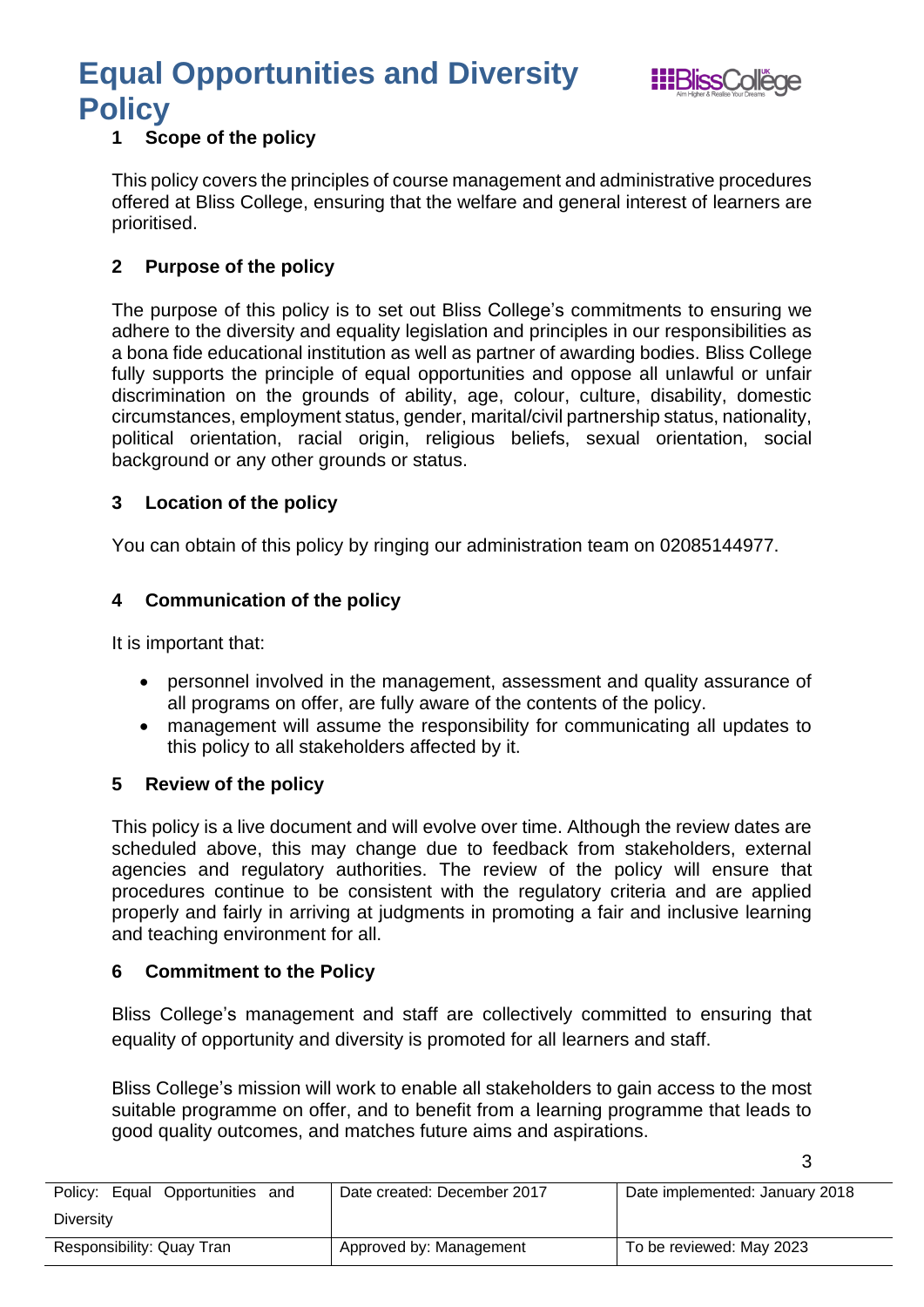

In meeting current legislative requirements, Bliss College will ensure that all learners and actual or potential employees are treated equally, regardless of disability, age, marital status, race, colour, ethnicity, nationality, gender, trade union activity, religion or belief, personal circumstances and sexual orientation.

Bliss College will engage in positive active measures, to promote equality and diversity and to overcome barriers caused by disadvantages and inequalities revealed through monitoring. Through this positive action, Bliss College will:

- As much as possible, provide facilities or services (in the form of training, education, or welfare) to meet the particular circumstances of people from under-represented groups which are under-represented;
- Offer targeted job training at particular groups who are under-represented in a particular area of work;
- Encourage applications from groups who from a wide range of background and interests; and
- Strategies for positive action are intended to be temporary measures and will be kept under regular review. Positive action will cease once the special needs have been met, or if under-representation no longer exists. Bliss College will ensure that when using positive action as a strategy, it falls within the current legislation.

#### <span id="page-3-0"></span>**7 Equality and Diversity Statement**

"*Bliss College is committed to Equality of Opportunity. The aim is to create an environment in which people treat each other with mutual respect, without prejudice. Our Equality and Diversity strategy commits to promoting equality and embracing* 

*diversity across all our activities by treating everyone receiving or affected by the services we deliver in a fair and transparent way.* 

*We believe in fairness and equity by giving everyone equal access to our support. Reasonable adjustments will be made for those in disadvantaged situations to ensure equal access for all.* 

Bliss College*'s strategy will help drive forward our commitment to make a real difference and we hope that its impact will be felt by those in receipt of or are affected by our services and what we do. Service users, staff and key partners are encouraged and supported to contribute to the organic development of this Strategy, and we thank them for their contribution."*

#### *In short, Bliss College is committed to creating an environment where there is mutual respect and equality of opportunity*.

#### <span id="page-3-1"></span>**8 Key Principles and Responsibilities**

4 1. Bliss College will challenge inequality, prejudice and discrimination. It is the duty of every member of staff and of all learners to avoid discriminatory practices and to accept personal responsibility for the application of the policy.

Policy: Equal Opportunities and **Diversity** Date created: December 2017 | Date implemented: January 2018 Responsibility: Quay Tran Approved by: Management To be reviewed: May 2023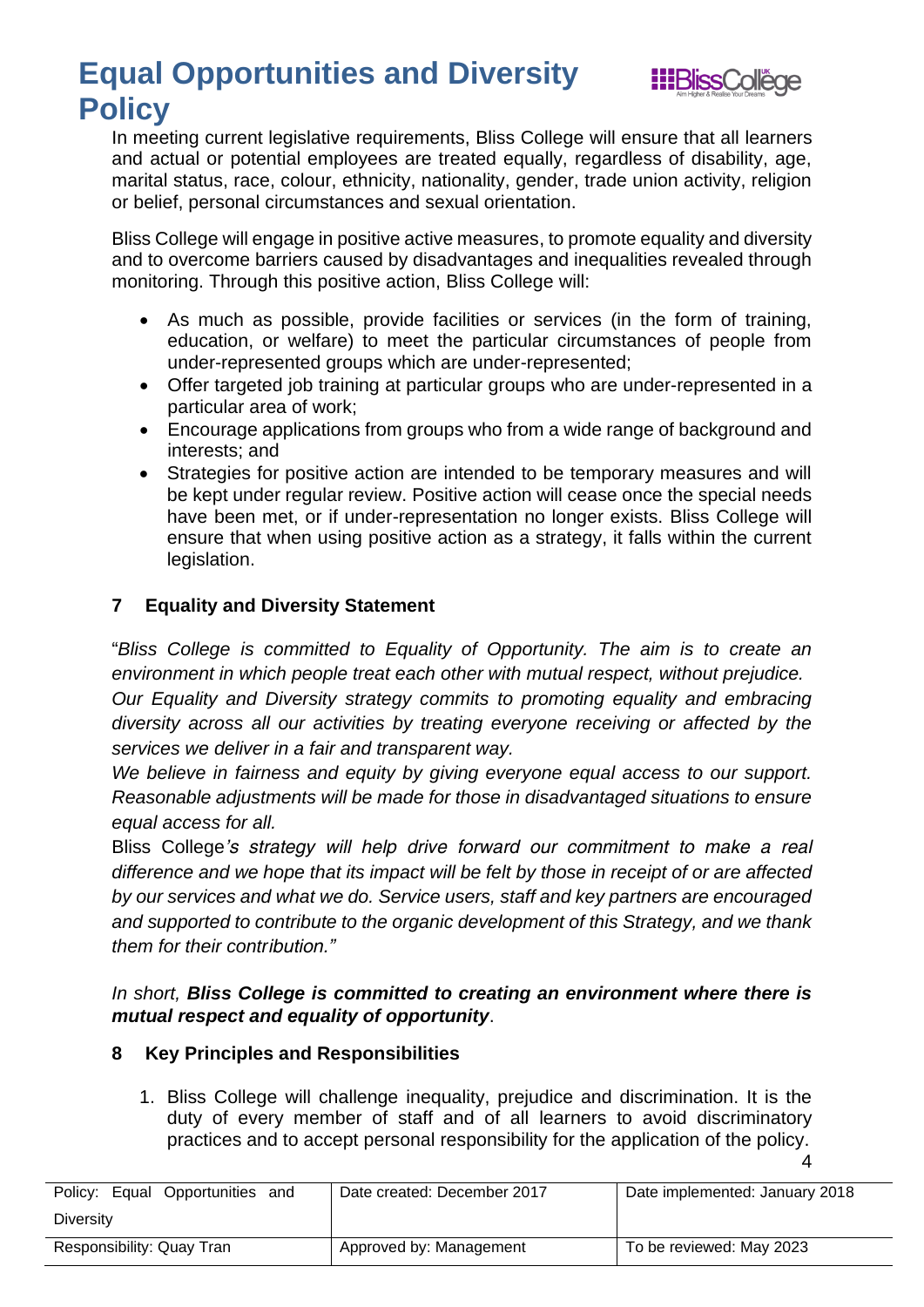

5

- 2. The college embraces diversity in all its aspects, and aims to employ a workforce which reflects, at every level, the community it serves.
- 3. Bliss College will treat all learners and employees with respect and dignity, and seek to provide an environment free from harassment, discrimination and victimisation. The college will not tolerate any form of discriminatory behaviour against its learners and employees, either from other employees, learners, or members of the public.
- 4. In seeking to achieve a balanced workforce at all levels, Bliss College will ensure that no employee, job applicant or candidate for promotion will be disadvantaged or treated less favourably because of conditions or requirements that are not related to the job. Reasonable adjustments will be made to arrangements and premises to ensure equal access for all.
- 5. Employees and learners will be encouraged and supported in reporting any instances of discrimination. Bliss College will ensure all allegations are fully and impartially investigated with the assistance of the Administration Team and Faculty, with due regard to confidentiality.
- 6. Bliss College designates the Faculty Head as having overall responsibility for equality issues and through the Administrator, Head of Departments will ensure annual reports are presented and action.

#### <span id="page-4-0"></span>**9 For Learners and Users of Bliss College**

- 1. Bliss College will ensure that information about its programmes of study and services is made available and accessible to the widest possible audience. Publicity materials will be available in a range of formats and media to avoid prejudice and stereotyping.
- 2. Marketing activities will seek to encourage participation from those groups currently under-represented in the college as a whole and, in particular areas of study, by ensuring regular market intelligence briefing are circulated. Marketing will play a proactive role in promoting opportunities based on relevant data.
- 3. In order to ensure that all learners and potential learners are treated with equality and fairness and that diverse needs are fully met, **Bliss College** will ensure that good practice in equality and diversity are embedded into all of its policies and procedures concerning:
	- a. Initial Advice, Information and Guidance
	- b. Recruitment
	- c. Induction
	- d. Harassment and Bullying
	- e. Teaching and Learning
	- f. Assessment
	- g. Internal Verification
	- h. Disciplinary

| Policy: Equal Opportunities and | Date created: December 2017 | Date implemented: January 2018 |
|---------------------------------|-----------------------------|--------------------------------|
| Diversity                       |                             |                                |
| Responsibility: Quay Tran       | Approved by: Management     | To be reviewed: May 2023       |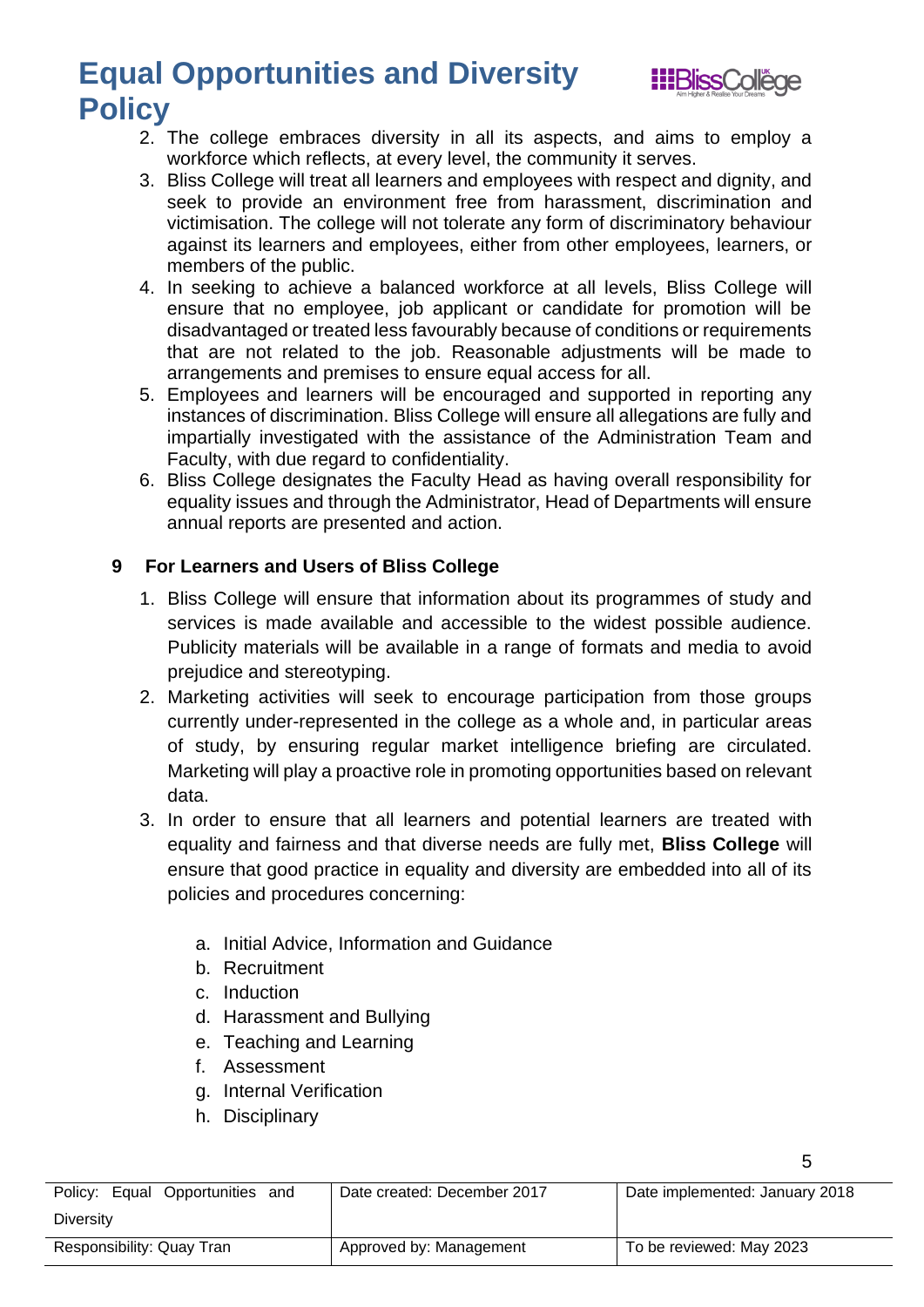

6

- i. Learner Support Services
- j. Tutorial Programmes
- k. Work-based Learning
- l. Work-experience Placements
- 4. In ensuring that this policy is fully effective, and that all learners are committed to it, the college undertakes to work locally in partnership with the recognised learner association, National Union of Learners (NUS), and learner representatives in its development and implementation.

#### <span id="page-5-0"></span>**10 For Employees of Bliss College**

In order to ensure that all staff and potential staff are treated with equality and fairness at all stages of employment, and that their treatment is based solely on objective and job-related criteria, Bliss College will ensure that equality issues are embedded into all policies and procedures, concerning:

- a. Terms and Conditions of Service
- b. Contract Terms (including fixed-term and casual)
- c. Disciplinary policy
- d. Employment of Part-time Employees
- e. Equal Pay
- f. Job evaluation process
- g. Grievance
- h. Induction
- i. Maternity, Paternity, Parental and Adoption Leave
- j. Recruitment and Selection
- k. Sickness Leave
- l. Termination (including redundancy)
- m. Training and Career Development
- n. Anti-Bullying and Harassment

#### <span id="page-5-1"></span>**11 Implementation of the Policy**

The responsibility for making the policy work in practice rests with all management, staff and learners of the college**.** Bliss College will undertake equality and diversity impact assessments to ensure that policies and procedures are fit for purpose and so far, as is reasonably practicable meet the needs of all learners and employees.

#### <span id="page-5-2"></span>**11.1 Learner Monitoring**

a. The gender, ethnic origin, disability and age of all applicants and enrolees will be monitored to inform marketing, recruitment, promotional and curriculum planning. Course teams will identify and monitor other contextual socioeconomic factors to inform curriculum development.

| Policy: Equal Opportunities and | Date created: December 2017 | Date implemented: January 2018 |
|---------------------------------|-----------------------------|--------------------------------|
| Diversity                       |                             |                                |
| Responsibility: Quay Tran       | Approved by: Management     | To be reviewed: May 2023       |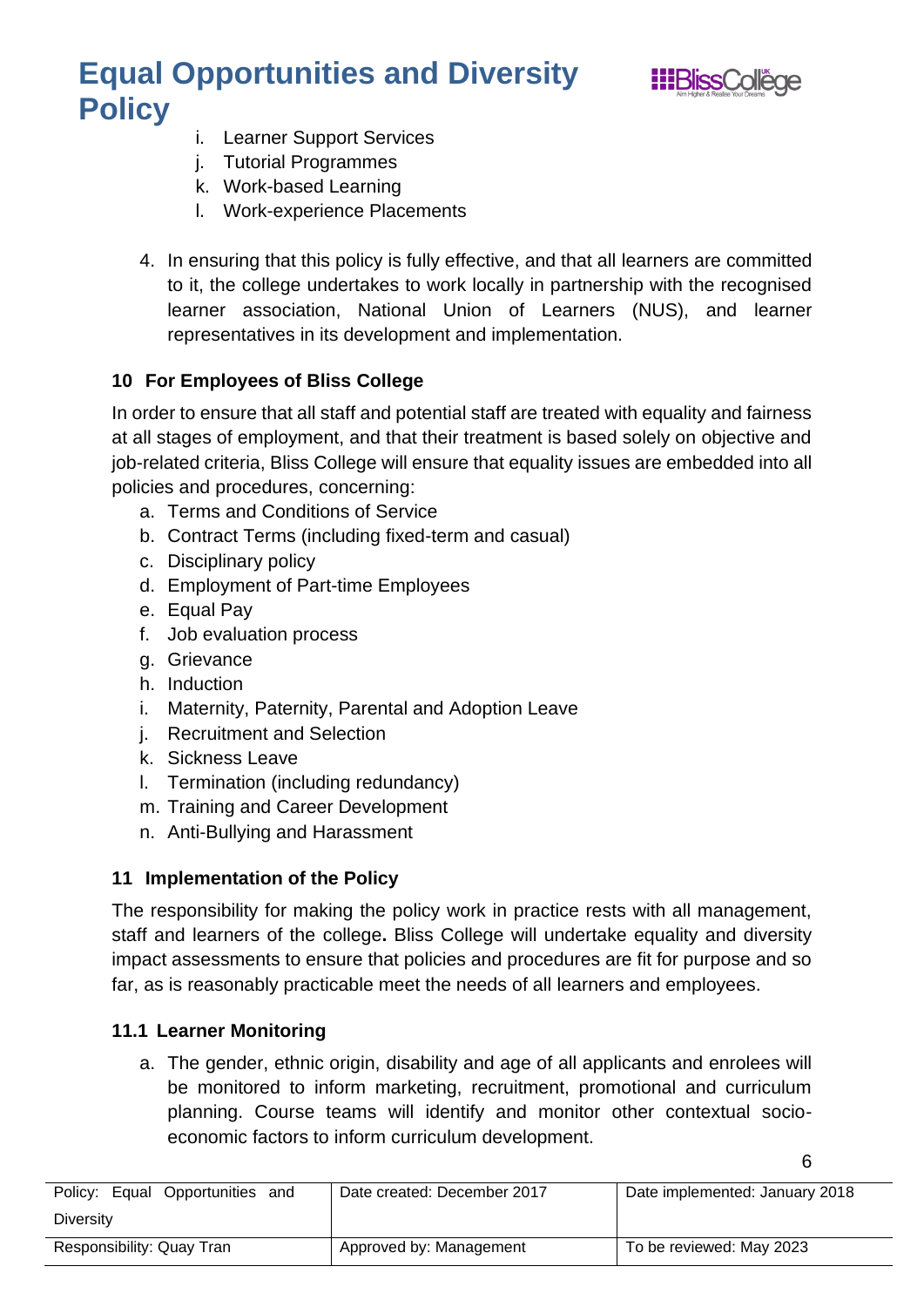

7

- b. Admissions and enrolment procedures will be supportive, accessible and as straightforward as possible. The criteria for admissions will be as stated within the Admissions Policy.
- c. The college will identify additional support needs, and as far as is reasonably practicable and within resource constraints, will endeavour to meet those needs.
- d. Bliss College will seek to make continuous improvements to physical access in all its buildings and surrounding as much as possible. Reasonable adjustments will be made to provision where learners with disabilities might otherwise be substantially disadvantaged. An annual review will be undertaken to monitor progress in achieving accessibility for all learners. Where reasonably practicable, classes will be moved to allow access to the curriculum for all learners.
- e. Learners with learning difficulties and/or disabilities will have the same rights of access as other learners. Guidance and support will be provided to enable such learners to be integrated into the full range of programmes of study according to capability.
- f. So far as is reasonably practicable, Bliss College will offer individual and flexible programmes of study to learners who request and/or need them. Measures to assess and accredit prior learning and/or experience will be used where this is permitted by examining bodies.
- g. As part of their induction programme, all learners will be made aware of the college's Equality and Diversity Policy, and of their rights and responsibilities according to the service standards, and the college's Complaints and Grievance Procedures Policy. Learner understanding and feedback of this will be monitored through the learner voice and tutorial processes
- h. Schemes of work, lesson plans, and college originated curriculum materials, and assessments will be monitored and evaluated on a regular basis to ensure that they promote best practice in terms of equality and diversity.
- i. Recruitment, attendance, participation, retention, achievement, progression destination, learner enjoyment, and wider outcomes will be analysed against a range of criteria, such as age, gender and ethnicity, and will be used to inform curriculum and assessment policies.
- j. Equality and diversity will be promoted through individual and group tutorials, cultural awareness events and themed workshops.

#### <span id="page-6-0"></span>**12 Employment Monitoring**

Bliss College will ensure that all employees are recruited, selected, trained and promoted solely on the basis of ability and the requirements of the job. All staff will be made aware of the Equal Opportunities Policy, including Gender, Equality, Disability Equality and Age Equality schemes, all of which are on the college intranet. The

| Policy: Equal Opportunities and | Date created: December 2017 | Date implemented: January 2018 |
|---------------------------------|-----------------------------|--------------------------------|
| Diversity                       |                             |                                |
| Responsibility: Quay Tran       | Approved by: Management     | To be reviewed: May 2023       |